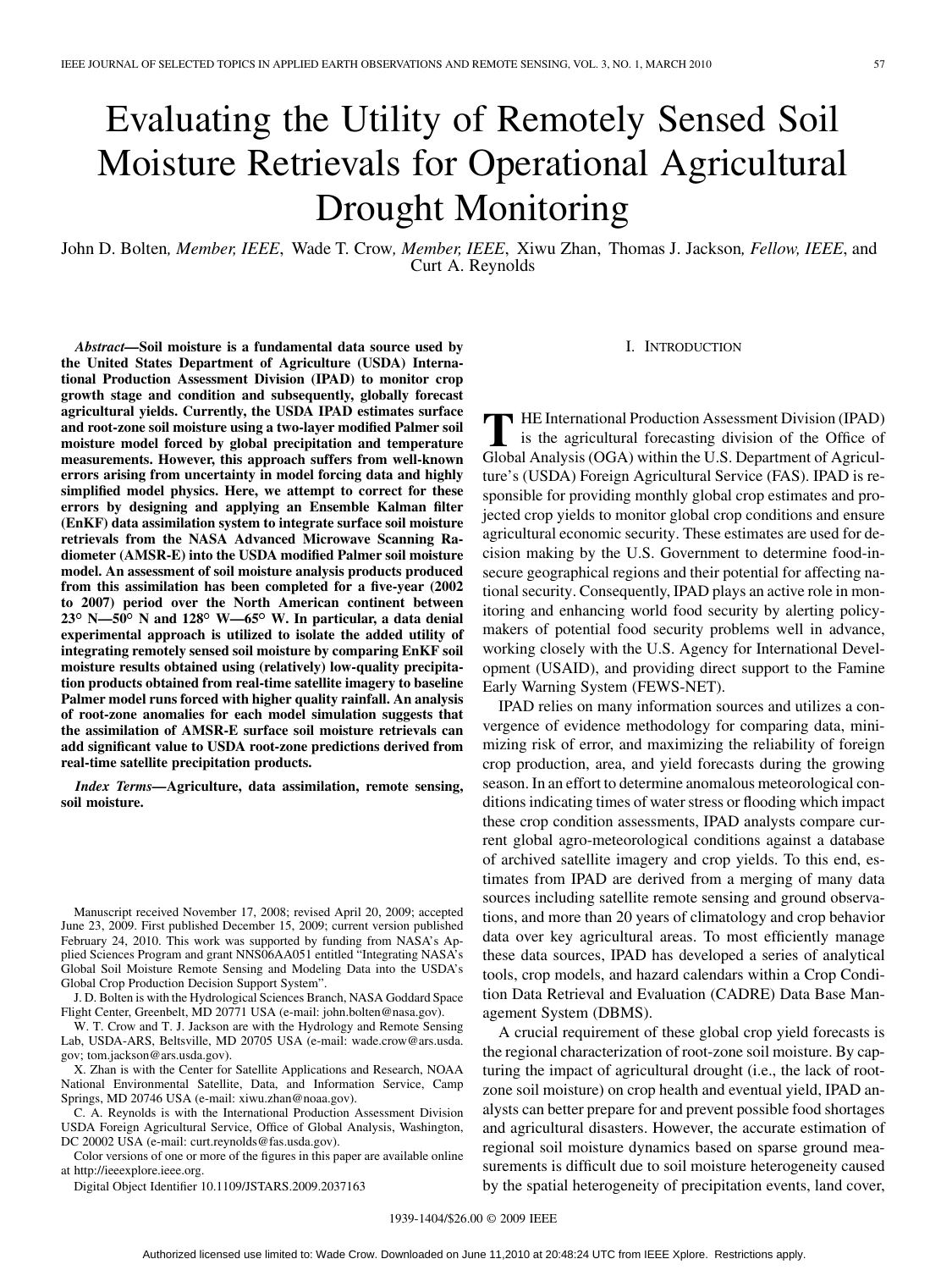soil properties, and topography. In particular, temporal and spatial resolution of root-zone soil moisture is important for predicting adequate soil profile wetting and drying between precipitation events. Thus, root-zone soil moisture availability is a major factor impacting IPAD yield forecasts.

The CADRE DBMS system estimates root-zone soil moisture (and, therefore, the severity of agricultural drought) using a modified 2-layer Palmer model forced by precipitation and temperature datasets operationally obtained from the World Meteorological Organization (WMO) and U.S. Air Force Weather Agency (AFWA). However, soil moisture estimates derived from this type of global modeling suffer from a range of deficiencies including: poor quality rainfall input, uncertain parameter values and over-simplified vertical and lateral physics [1], [2]. This work aims at reducing the impact of these deficiencies on IPAD root-zone soil moisture estimates by assimilating surface soil moisture observations from the NASA Advanced Microwave Scanning Radiometer (AMSR-E) into CADRE using an Ensemble Kalman Filter (EnKF). In this way, surface soil moisture dynamics observed by AMSR-E can be used to indirectly update the root-zone through the vertical soil moisture coupling of the 2-layer soil moisture model. The hypothesis being that the improved temporal resolution and spatial coverage of AMSR-E retrievals over ground station data and model outputs used by IPAD will provide a better characterization of surface wetness and enable more accurate crop monitoring in key agricultural areas. While assimilation strategies for improved root-zone soil moisture monitoring have recently been presented [2]–[5], there still remains a need for a quantitative evaluation of the utility of these assimilation strategies for soil profile estimation. Within this study, we explicitly test our hypothesis using a data denial experimental design in which AMSR-E soil moisture retrievals are used to correct root-zone model estimates (obtained using a low-quality rainfall product) back to benchmark modeling levels based on the input of high accuracy rainfall measurements. The assimilated surface soil moisture retrievals and IPAD water balance model are described in Sections II and III, respectively. Section IV describes the EnKF-based data assimilation system which is applied within the data denial experimental framework described in Section V. Results are presented in Section VI, and the summary and conclusions are given in Section VII.

# II. AMSR-E SURFACE SOIL MOISTURE RETRIEVALS

This work is based on near-daily surface soil moisture estimates derived from the satellite-based Advanced Microwave Scanning Radiometer (AMSR-E). AMSR-E was launched in 2002 on board the NASA EOS Aqua satellite to provide global coverage of passive microwave measurements of terrestrial, oceanic, and atmospheric variables for the investigation of global water and energy cycles [6]. Aqua follows a sun-synchronous orbit with equatorial crossing at approximately 1330 Local Standard Time (LST) and completes full global coverage every 2–3 days at the equator and more frequently at higher altitudes. AMSR-E measures brightness temperatures at six frequencies, 6.92, 10.65, 18.7, 23.8, 36.5, and 89.0 GHz, with vertical and horizontal polarizations at each frequency. With a fixed incidence angle of  $54.8^\circ$  and an altitude of 705 km,

AMSR-E provides a conically scanning footprint pattern with a swath width of 1445 km. The mean footprint diameter ranges from 56 km at 6.92 GHz to 5 km at 89 GHz.

In our approach, we retrieve surface soil moisture estimates from AMSR-E brightness temperatures based upon an algorithm developed by Jackson [7]. Jackson's retrieval method utilizes a physically based forward model of microwave emission from the soil-vegetation-atmosphere medium. The algorithm uses horizontally polarized AMSR-E brightness temperatures at 10.7 GHz re-scaled to a  $1/4^\circ$  grid. The effective emissivity from each pixel is calculated by independently modeling the microwave emission from the bare soil layer and the emission and attenuation from the vegetation layer. For proper implementation, the model requires ancillary input data including soil texture and porosity, land cover, the Normalized Difference Vegetation Index (NDVI). Surface temperature is estimated from the AMSR-E vertically polarized 37 GHz brightness temperature according to the equation presented in [8]. Effects of atmospheric scattering at these wavelengths (10.7 GHz) are considered to be minimal and neglected. Within this framework, observed brightness temperatures from AMSR-E are divided by measured soil temperature to estimate emissivity over each pixel. This measured emissivity is then isolated and used to solve for volumetric soil moisture by computing the dielectric constant from the dielectric mixing model [9], soil reflectivity from the Fresnel equations [10], and corrected for vegetation effects as in [11]. In this way, a near-daily soil moisture product is obtained by combining retrievals obtained from both ascending (1:30 pm) and descending (1:30 am) AMSR-E overpasses. The version of this algorithm applied to AMSR-E brightness temperatures can be found in [12]. Recent evaluation results suggest that this single-polarization approach is more effective at retrieving soil moisture over the continental United States than competing approaches based on multipolarization brightness temperature [13]. Traditionally, the sampling depth of soil moisture estimates at 10.7 GHz is assumed to be approximately 1 cm depending on soil type, moisture content, etc. For this study, the soil moisture estimates from AMSR-E are assumed to represent a soil depth comparable to the surface layer used by the IPAD modified Palmer model. Within the context described here, the risk of error introduced from this mismatch of sampling and modeling depth is considered minimal.

# III. IPAD WATER BALANCE MODEL

The IPAD DBMS utilizes a wealth of data sources including over 3000 ground observations from the WMO and climatological estimates provided by the AFWA. The primary inputs for the IPAD water balance model are daily maximum and minimum temperature and precipitation accumulation. The AFWA precipitation and temperature products are provided by the AFWA Agricultural Meteorology modeling system (AGRMET). Daily estimates are calculated from three-hourly analyses of merged gauge reports from AFWA's global surface observation database and remotely sensed climatological data. Consequently, the AFWA rain product is of high quality in specific regions of the world (e.g., North America) in which high-quality daily rain gauge observations are operationally available. However, in other more data poor regions of the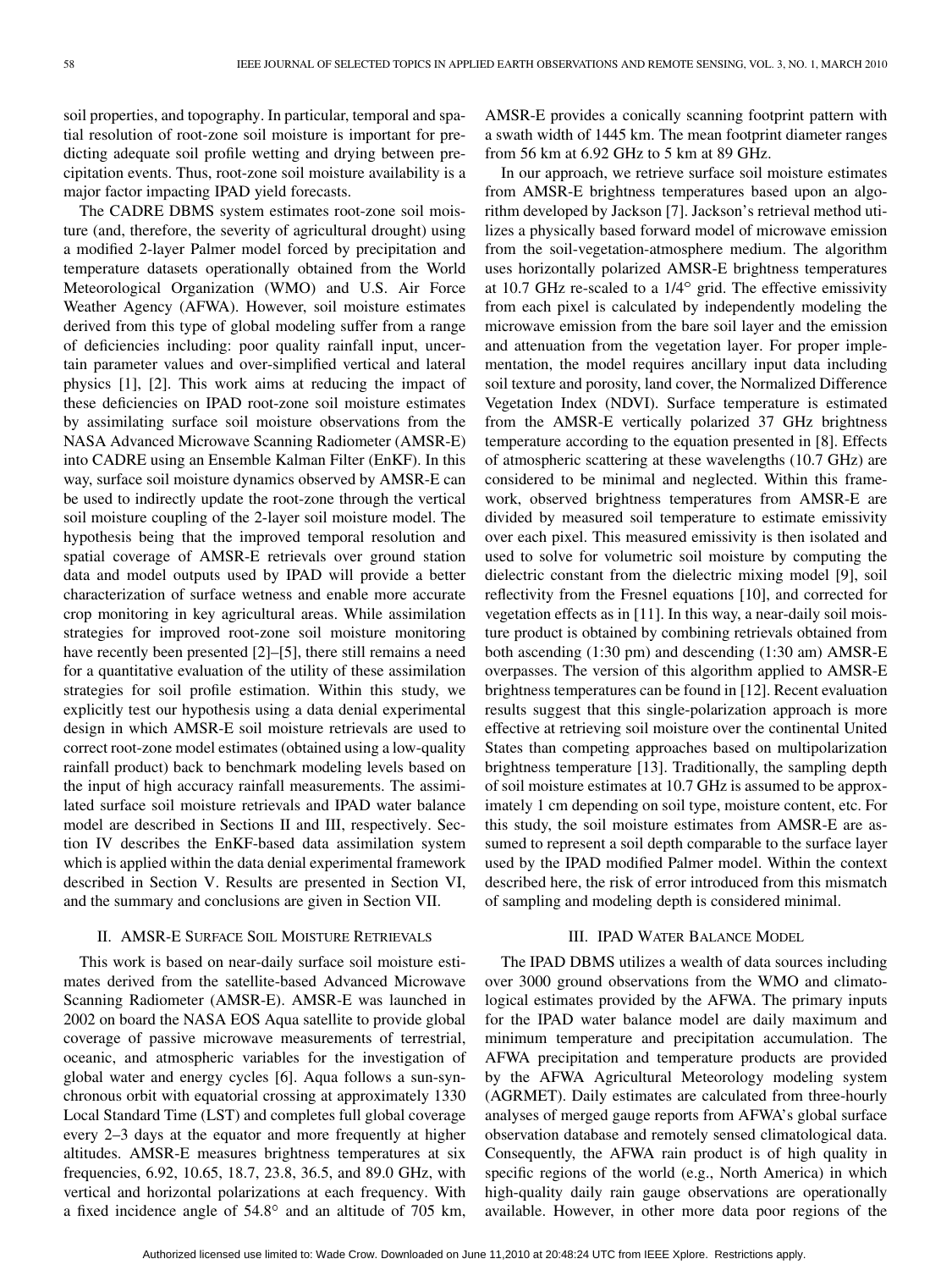world, it relies heavily on uncertain satellite-based rainfall retrievals, and is prone to high levels of error in short-term rainfall accumulation estimates.

The two-layer soil moisture model used by IPAD was first described by Palmer [14]. The two-layer soil moisture model is a bookkeeping method that accounts for the water gained or lost in the soil profile by recording the amount of water withdrawn by evapotranspiration and replenished by precipitation. The available soil moisture capacity in for the soil column is calculated from the available water content  $(AWC)$  of both layers (i.e.,  $AWC_{sz}$  and  $AWC_{rz}$  for the surface and root-zone model layers respectively) derived from the FAO Digital Soil Map of the World [15], soil texture and the total depth of the soil column. The Palmer model surface layer is assumed to contain 2.54 cm of water at soil saturation (i.e.,  $AWC_{sz} = 2.54$  cm), and the lower layer depends on the depth of the effective root-zone calculated from  $AWC_{rz}$ . Daily estimates of minimum and maximum temperature and precipitation are applied to the soil moisture model in order to calculate the daily amount of soil moisture withdrawn by evapotranspiration and replenished by precipitation for two layers of soil. Although the Palmer soil moisture model is simplistic relative to more recent advances in hydrologic modeling, IPAD continues to use this model in order to take advantage of its computational efficiency and historical database of global soil moisture climatology within their DBMS. The purpose of this analysis is to quantify the added value of assimilating surface soil moisture relative to an established operational DBMS. Therefore, in order to accurately represent the current operational IPAD baseline system, we also utilize the Palmer model with our data assimilation system. For each day, soil moisture in the Palmer model surface layer  $\theta_{sz}$  is calculated as

$$
\theta_{sz} = \theta'_{sz} + P - PE - F \tag{1}
$$

where  $\theta'_{sz}$  is soil moisture content in the surface layer from the previous day,  $P$  is precipitation,  $PE$  is potential evaporation, and  $\overline{F}$  is a diffusion term discussed below. No runoff is calculated for this version of the model; excess water is lost from the system. The root-zone soil moisture  $\theta_{rz}$  is adjusted as

$$
\theta_{rz} = \theta'_{rz} + (P - PE + \Delta\theta_{sz}) + F \tag{2}
$$

where  $\theta'_{rz}$  is the previous day root-zone soil moisture and  $\Delta\theta_{sz}$ the net daily change in surface soil moisture. Thus, loss from the root-zone depends on initial moisture content as well as on the PE and P. A no flow boundary condition is assumed for the bottom of the root-zone layer. In this context, all soil moisture model calculations are in units of depth. For compatibility with the volumetric soil moisture retrievals from AMSR-E, we transformed soil moisture units from depth to volumetric content during implementation of our data assimilation system (Section IV) using soil porosity data from the Soil Survey Geographic (SSURGO) database. Consequently, data assimilation results shown later are in volumetric units.

IPAD has altered Palmer's original two-layer soil moisture model shown above via a number of specific modifications. First, moisture is depleted from the lower layer before the surface layer is completely dry, thus allowing for a more

gradual and realistic depletion of the surface layer. The modified extraction function allows moisture to be depleted from the surface layer at the potential evapotranspiration rate up to 75% of the surface capacity (or 75% of 2.54 cm of water). When the surface layer is below 75% capacity, moisture is extracted from the surface at a reduced rate with the lower layer making up the remaining requirement. In addition, IPAD has changed the model calculation of potential evapotranspiration to be based on the modified FAO Penman-Monteith equation described in [16]. Due to the lack of a global data set of wind speed and relative humidity within the IPAD DBMS, the potential evapotranspiration calculations assume a constant wind speed of 2 m/s and estimate vapor pressure deficit from minimum and maximum temperature. Atmospheric pressure and extraterrestrial radiation are calculated from station latitude and elevation. In its current operational implementation, IPAD applies the Palmer model at daily time steps within a stereographic projection with approximately 47 km horizontal grid spacing at  $60^\circ$  latitude. Here, all data have been regridded to a  $1/4^\circ$  resolution mesh for compatibility with the AMSR-E soil moisture observations as discussed below.

In data assimilation systems, the constraint of root-zone soil moisture values using surface observations is based on the presence of cross-correlation between errors in surface and root-zone soil moisture predictions made by the model. Such cross-correlation typically requires the presence of diffusion by which anomalies in one layer are vertically propagated into neighboring layers. Within the 2-layer Palmer model used by IPAD, vertical coupling between layers is relatively simplistic and allows recharge of the top layer (and diffusion to the root-zone) based on an assigned value of fractional water volume. Below the fractional water threshold of 75%, root-zone moisture recharge is halted. This artificial truncation of soil moisture diffusion results in a complete loss of coupling between the two layers and reduces the value of surface soil moisture retrievals for constraining deeper root-zone moisture. However, this problem can be eased with the addition of a simple linear diffusion term  $F$ 

$$
F = \alpha(\theta_{sz}/AWC_{sz} - \theta_{rz}/AWC_{rz})
$$
 (3)

where  $\alpha$  is a constant diffusion coefficient. Surface and rootzone soil moisture contents are then adjusted by  $F$  following (1) and (2).

This added diffusion term results in a more gradual soil moisture gradient between the surface and root-zone layers, and ensures sufficient vertical communication between the two layers. Here the  $\alpha$  coefficient in (3) has been assigned a constant value of 17.9 mm based on a sensitivity analysis as described in Section VI. The impact of this modification on data assimilation results will be discussed later.

#### IV. ENSEMBLE KALMAN FILTER

The increased availability of satellite remote sensing products has led to improved meteorological, oceanographic, and land surface predictions through the merging of satellite observations with numerical models [17], [18]. Sequential data assimilation techniques use auto-recursive analyses to optimally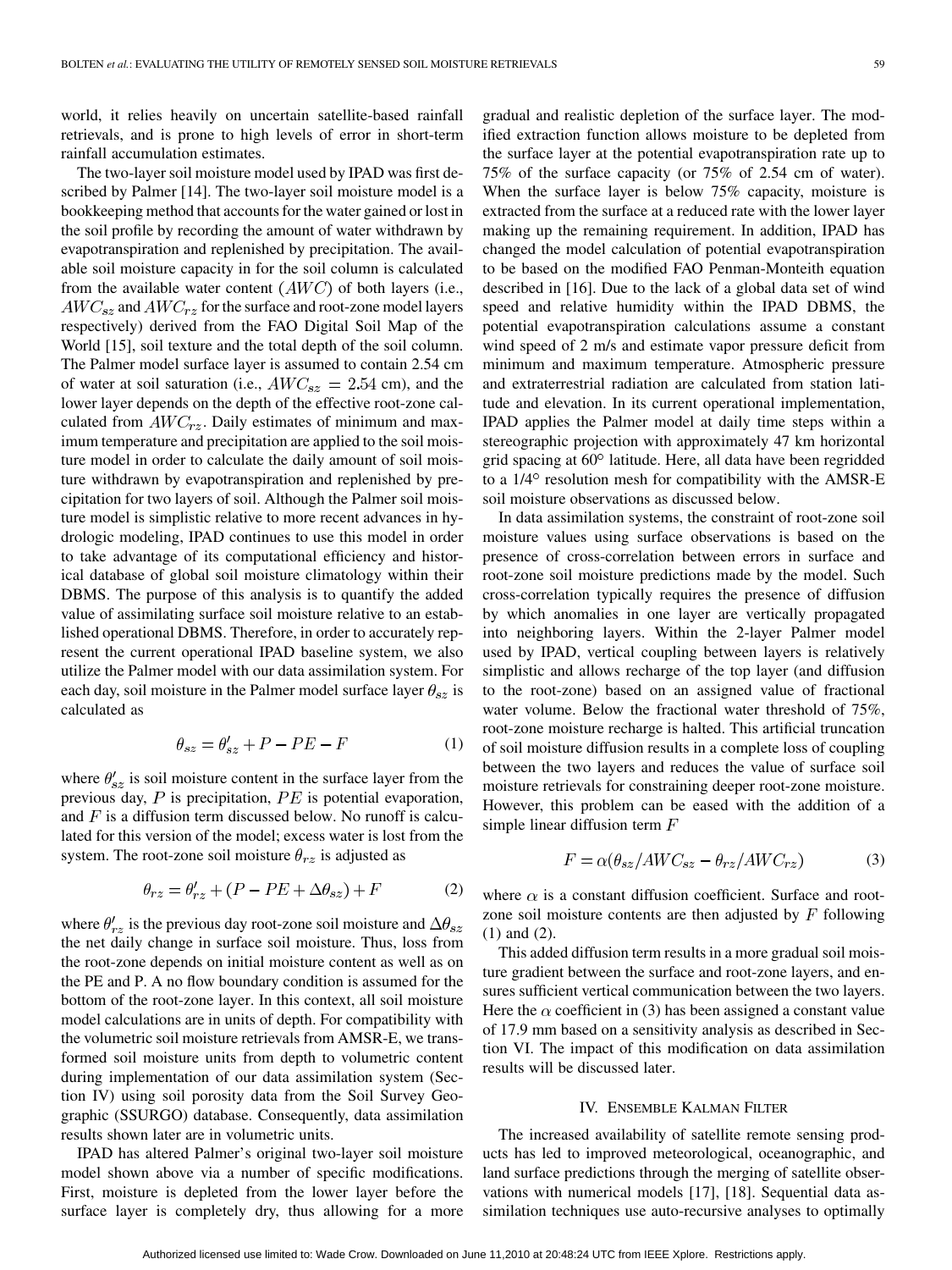merge model estimates with state observations. If properly done, such merging should yield improved state predictions relative to the accuracy of either the model or observations. Filtering-based applications of data assimilation techniques rely on the availability of an observation  $y$  at time  $k$  that can be related to the state vector  $x$  via a known observation operator  $H$ 

$$
y_k = H_k(x_k) + v_k \tag{4}
$$

where  $v_k$  represents a random perturbation of the observations. Here, such perturbations are assumed to be Gaussian with a known covariance of *.* 

In this study, a 1-D Ensemble Kalman filter (EnKF) is applied. The EnKF is a nonlinear extension of the standard Kalman filter first demonstrated by [19] and has been successfully applied to land surface forecasting problems [20]. It is based on adding random errors to the model's internal states or forcing to produce an ensemble of model states  $x_k^i$  and predicted observations  $H_k(x_k^i)$  where i refers to a particular realization within the ensemble. This Monte Carlo ensemble is then used to sample the error covariance of the remotely sensed observations  $(CM_k)$ and the cross-correlation between these observations and each forecasted state variable  $(CYM_k)$ . The updating step of the EnKF utilizes these error covariance estimates to optimally update forecasts in response to observations based on the calculation of the Kalman gain, defined as

$$
K_k = \frac{CYM_k}{(CM_k + R)}\tag{5}
$$

and the application of the Kalman filter updating equation

$$
x_k^{i,+} = x_k^{i,-} + K_k \left[ y_k^i - H_k \left( x_k^{i,-} \right) + v_k^i \right] \tag{6}
$$

to each realization within the ensemble. Note that " $-$ " and " $+$ " notation is used to signify state estimates made before and after updating in response to observations at time k. As in (4),  $v_k$  represents a random Gaussian perturbation of the observation with covariance  $R$ . After updating via  $(6)$ , each ensemble member is forecasted in time until the next available observation using the dynamic model. The EnKF state estimate at any time is obtained by sampling the mean of the ensemble.

Our particular implementation of the EnKF integrates soil moisture observations from AMSR-E with the modified Palmer two-layer soil moisture model described in Section III by applying a 1-D EnKF at daily time-steps when AMSR-E observations are available. However, before the AMSR-E soil moisture retrievals can be assimilated, the modeled and observed (AMSR-E) data must be scaled to a common climatology to reduce potential biases and differences in dynamic range that commonly exist between modeled and observed surface soil moisture products. By removing time-invariant biases from the observation data, the two datasets can be optimally merged to allow more efficient assimilation [1]. The removal of multiplicative and additive errors in this way also provides an objective basis for the comparison of soil moisture anomalies and a basis for properly validating the system.

To establish a representative climatology for both AMSR-E and IPAD modified Palmer model surface soil moisture datasets,

we constructed a retrospective analysis of archived data from June 2002 to June 2007. The AMSR-E product was rescaled using standard normal deviates based on a mean and standard deviation climatology of AMSR-E soil moisture retrievals and the surface layer of the IPAD soil moisture model within a 31-day sampling window centered on a particular day of the year. In this way, the AMSR-E retrievals are transformed such that their climatology is comparable to the climatology for top layer soil moisture estimates produced by the IPAD-modified Palmer model. The climatologically rescaled AMSR-E data are then introduced as observations to the EnKF using sequential observations of AMSR-E and climatological data. Since AMSR-E observations are preprocessed into surface soil moisture estimates (assumed to be consistent with the top layer of the Palmer model), our observation operator in (4, 6) is simply  $H = (1,0)$ .

As noted above, the implementation of the EnKF requires that a Monte Carlo ensemble of Palmer model predictions be generated. Because modeling parameters are static within the Palmer water balance, we assume a temporally constant modeling error for the surface layer. Each member of the model ensemble is generated by applying independent Gaussian noise directly to the Palmer model surface and root-zone soil moisture states. The statistical properties of this noise determine the size of  $CM$  and  $CYM$  in (5). Here, surface layer perturbations were assumed to be mean-zero with a standard deviation of 0.03 cm<sup>3</sup>/cm<sup>3</sup>. Our choice of model error is based on *a priori* model runs over the United States and is considered realistic. The same stochastic perturbation is also applied to the root-zone after it has been scaled by the  $AWC_{rz}$  to ensure a physically consistent volumetric perturbation for the entire soil column (i.e., shifts in the root-zone layer are dampened relative to the surface layer according to the soil column water capacity). In this way, the perturbations diminish with increases in soil column depth, porosity, and water holding capacity.

An additional challenge in applying the EnKF to the assimilation of surface soil moisture retrievals into a land surface model is the accurate estimation of the observation error  $R$  in (5). The relative magnitude of  $R$  (versus competing errors assumed to be present in the model, i.e.,  $CM$ ) determines the size of K in (5), and, thus, the amount of weight applied to observations upon the implementation of (6). The accuracy of remotely sensed passive microwave observations vary greatly over different land cover types due to signal attenuation by vegetation and increased scattering over rough terrain [10], [21]. At the wavelengths used by AMSR-E, the accuracy of observed soil moisture is significantly degraded over areas of vegetation water content greater than approximately 5 kg/m<sup>2</sup> [22]. Therefore, regarding AMSR-E soil moisture accuracy,  $R$  should correlate significantly with vegetation density. We exploit this relation by adjusting the magnitude of R in relation to vegetation type and canopy opacity  $\tau$  based on vegetation water content  $w_c$  as in

$$
R = R_o \exp(\tau) \tag{7}
$$

and

$$
\tau = \frac{b \ast w_c}{\cos \theta} \tag{8}
$$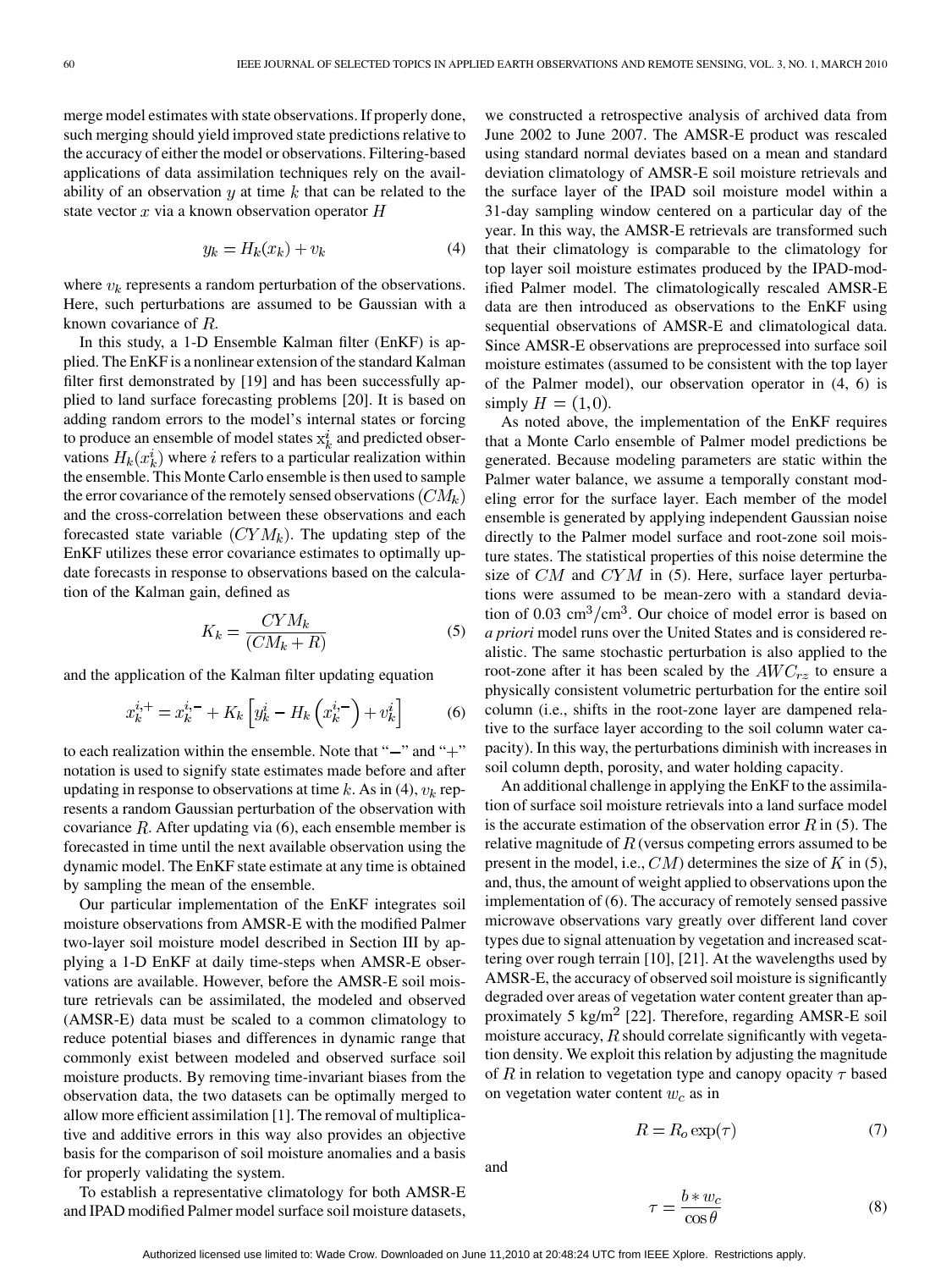

Fig. 1. Schematic of the data denial experiment utilized in this analysis. The experiment is based on the use of AMSR-E soil moisture retrievals and an EnKF to correct the open loop experiment (forced by the satellite-based TRMM 3B40RT rainfall product) back to benchmark results (obtained using the gauge-correct AFWA rainfall product).

where  $\theta$  is the AMSR-E incidence angle and b is a coefficient that depends on vegetation type and is assigned based on published values for similar sensor parameters and land cover conditions [11]. In this case,  $b$  is set to 0.3 for wooded grasslands and shrubs, grasslands, and croplands, and 0.28 for closed bushlands, open shrublands, and bare soil. Since the accuracy of AMSR-E soil moisture retrievals quickly diminishes in areas of vegetation water content above 5.0 kg/m<sup>2</sup>, R is set to 1.00 cm<sup>3</sup>/cm<sup>3</sup> (effectively driving K to zero) for these pixels (e.g., pixels classified as forested). To discern land cover classes, we apply the 8-km MODIS land cover classification data set produced by the University of Maryland (http://glcf.umiacs.umd.edu/). The EnKF was employed with an ensemble of 30 members perturbed with Gaussian noise having an initial standard deviation of  $R_o = 0.15 \text{ cm}^3/\text{cm}^3$ . Equation (7) was derived by performing multiple runs of the filter over many different land cover types (i.e., various  $b$  and  $w_c$ combinations) for the entire dataset and incrementally adjusting  $R$  until the normalized filter innovations best matched those expected from a properly parameterized filter (i.e., serially uncorrelated and having a temporal second moment of one) [23]. This dynamic approach ensures that the filter is placing an appropriate relative weight on the model predictions and AMSR-E observations over varied landscapes. As noted above, forested areas of the domain are masked from the analysis due to the inability of AMSR-E to estimate soil moisture in such areas.

#### V. EXPERIMENT DESCRIPTION

For evaluation of the data assimilation system described above, we focus on the creation of a five-year (06/19/2002-06/19/2007), 1/4° latitude/longitude root-zone soil moisture analysis product over North America. A data denial framework is employed to evaluate the analysis product by comparing three separate root-zone soil moisture products.

The three products are created by 1) forcing the two-layer Palmer model with a high-quality precipitation product (the benchmark run), 2) forcing the model with a lower-quality satellite-based precipitation data set (the open loop run), and 3) employing an EnKF to assimilate AMSR-E soil moisture retrievals into the open loop run (the EnKF run). The AFWA gauge-corrected precipitation data described in Section III was used for the benchmark loop. This product is a merged analysis of blended surface observations and remotely sensed estimates. Consequently, it is of relatively high-quality in areas of world like our North American study domain which possess good rain gauge coverage. For precipitation forcing in the open loop and EnKF loop, we applied the uncorrected real-time precipitation 3B40RT product provided by the Tropical Rainfall Measuring Mission (TRMM) [24]. 3B40RT is a real-time, satellite-only precipitation product that accurately reflects the challenges of obtaining operational rainfall information within data-poor land areas lacking adequate ground observations. Unlike the AFWA product, it is not corrected using ground rain gauge data over North America. This lack of ground gage correction typically introduces root-mean-squared errors (RMSE) of 5 to 10 mm/day into TRMM 3B40RT daily rainfall accumulation amounts over the central United States [25].

Following the procedure outlined in Section IV, the AMSR-E observations have been scaled to the climatology of the TRMMforced Palmer model. Using this approach, the application of the EnKF to assimilate remotely sensed soil moisture retrievals in the EnKF run can be evaluated based on how efficiently it transforms root-zone soil moisture results from the open run (generated with the least accurate rainfall product) to match benchmark root-zone soil moisture (generated using the most accurate rainfall product). A flowchart of this data denial process is demonstrated in Fig. 1. Note that similar approaches have been successfully applied in previous attempts to evaluate the added benefit of assimilating remotely sensed observations into a land surface model (see, e.g., [3] and [13]).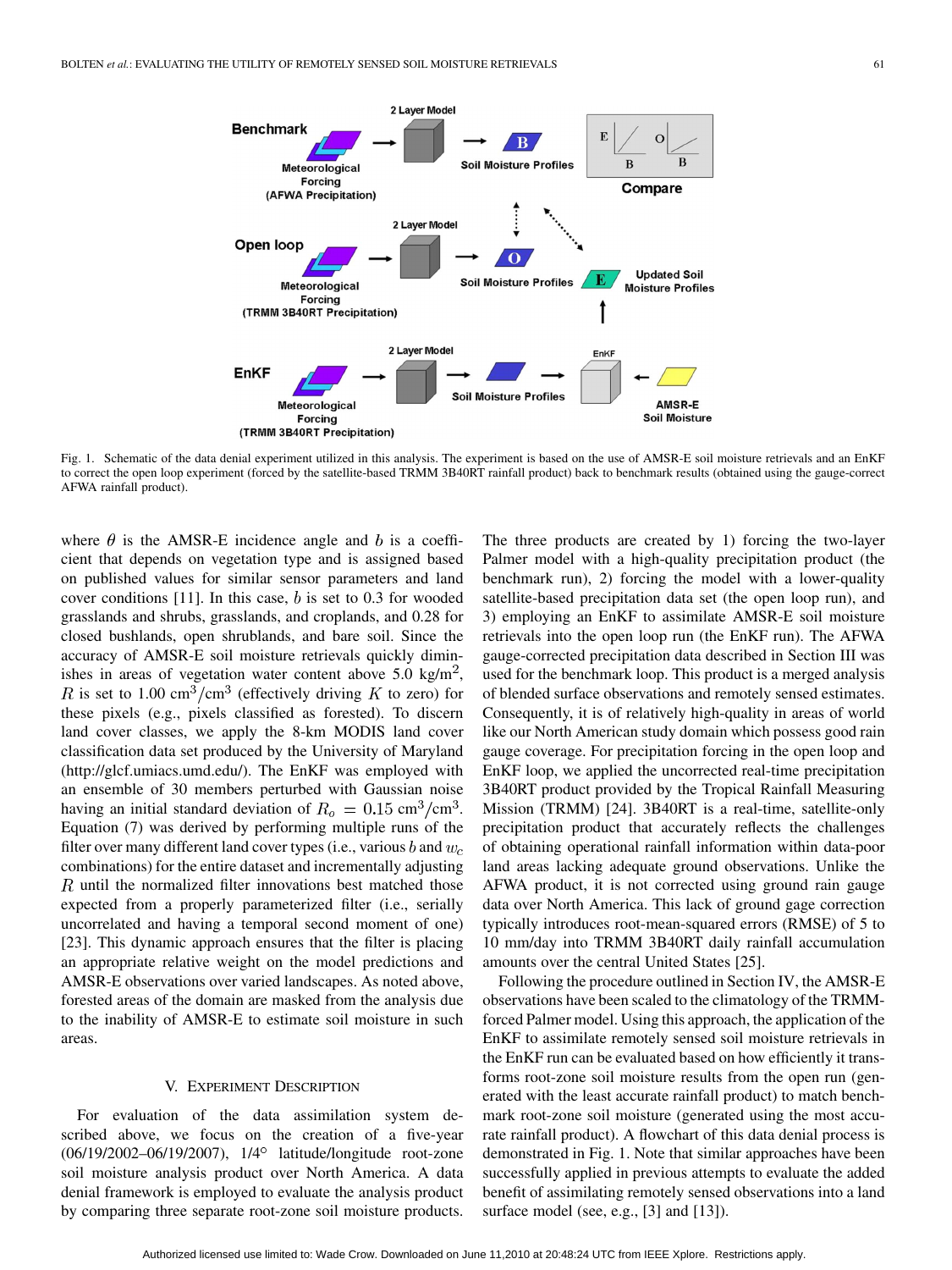Modeled and observed soil moistures are often not representative of each other due to inconsistent modeling and sensing depths and time-invariant multiplicative and additive errors [26]. In this case, we are evaluating the performance of the EnKF using two distinct rainfall products, each having a unique climatology and bias. As a result, proper validation of the soil moisture analysis products is challenging. Therefore, to maintain continuity between the rainfall products and ensure a true evaluation of the EnKF performance, we removed the long-term bias from the TRMM data (i.e., matched long-term mean of the AFWA precipitation) and scaled the AMSR-E observations to the bias corrected TRMM forced (i.e., "open loop") model run estimates prior the its inclusion into either the open loop or EnKF runs.

Using the approach in Fig. 1, we quantitatively evaluate the filter performance by calculating the improvement in RMSE, determined relative to the benchmark run, found between the open loop and EnKF runs. The RMSE difference noted upon assimilation of AMSR-E soil moisture is referred to as the "delta RMSE". By taking these differences, we can evaluate the degree of improvement provided by the EnKF application from the sign and size of delta RMSE values.

In addition, after each run was completed, anomalies were calculated from climatological expectations for each model run. The calculation of climatological expectations on a given day of the year are based on the available multiyear heritage of each soil moisture product (2002 to 2007) and the 31-day mean sampling approach described in Section IV. From these anomaly values, another diagnostic was calculated from the difference in Pearson's correlation coefficient  $r$  between the runs (i.e., "delta  $r$ "). Because seasonal variations are removed during this procedure, improvements in such an "anomaly" delta  $r$  metric can be attributed solely to enhanced skill with regard to anomaly detection and is independent of a product's particular climatology and/or bias. To accurately forecast deviations in yield versus historical expectations, IPAD analysts are primarily interested in identifying anomalies in root-zone soil water anomaly conditions (i.e., relative wet or relative dry versus an expected seasonal soil moisture climatology). Therefore, it is expected that a comparison of delta  $r$  anomalies, reflecting areas/conditions of interest, is an appropriate test of the potential added value of the integrated product for IPAD agricultural drought monitoring applications.

## VI. RESULTS

We aim to show through our data denial strategy that complementary information from AMSR-E observations can improve the spatial and temporal characterization of root-zone soil moisture when applied to the IPAD modified Palmer model. The target areas for IPAD are nonforested land—particularly regions with potential for agricultural development. As an initial exercise, the impact of including the vertical diffusion term in (2) was investigated by applying the data denial strategy with multiple choices for  $\alpha$  ranging from 0 to 25 mm. In general, results associated with the inclusion of the diffusion term (i.e.,  $\alpha > 0$ ) lead to improved data denial delta  $r$  and delta RMSE results

relative to the baseline case of no diffusion ( $\alpha = 0$ ). This indicates that inclusion of the term results in a more efficient correction of root-zone soil moisture errors associated with poor rainfall forcing. Since it appears to provide a more realistic representation of vertical water flow, the diffusive term in (2) was included in all subsequent denial exercises. A specific value of  $\alpha = 17.9$  mm was selected based on an analysis of the sensitivity between delta  $r$  and  $\alpha$ . However, modest levels of sensitivity between delta r and  $\alpha$  suggest that the following results are relatively insensitive to the detailed specification of  $\alpha$ .

Assessment of the system for particular land cover types is possible by evaluating time series generated during the entire five-year simulation period over selected areas. Fig. 2 shows a time series of the benchmark (blue lines), open loop (green lines), EnKF cases (red lines), and AFWA precipitation product for a  $1/4^{\circ}$  pixel box in the South-Central United States (39 $^{\circ}$  N and  $90^{\circ}$  W). Land cover in this pixel is predominantly cropland, with maximum vegetation water content approaching  $4 \text{ kg/m}^2$ . Note how contrasts in the accuracy of rainfall products forcing between the benchmark and open runs leads to substantial differences in both surface and root-zone soil moisture predictions. These differences are partially compensated for via the EnKFbased assimilation of surface soil moisture retrievals. Despite the fact that AMSR-E cannot directly observe the root-zone, application of the EnKF (red lines) ensures that the benefits of the surface observations extend downward into the root-zone, and the EnKF root-zone soil moisture predictions are better able to capture benchmark variations relative to the open loop case. These improvements are realized in both the surface and root-zone soil moisture layers throughout much of the time-series. For example, during the latter half of 2003, multiple precipitation events are missed by the open loop. It is clear during this time period that assimilation of the AMSR-E observations leads to more realistic soil moisture predictions (i.e., higher correlation with benchmark run) in both layers. For this particular location, the application of the EnKF leads to a delta  $r$  of 0.09 for root-zone anomalies and a delta RMSE of  $-0.02 \text{ cm}^3/\text{cm}^3$ for root-zone raw values. The agricultural landscape at this site is a good representation of an IPAD target area and effectively demonstrates the added value of assimilating AMSR-E observations into the TRMM-forced, IPAD-modified Palmer model.

In order to examine the geographic extent of areas in which the assimilation of AMSR-E soil moisture retrievals adds value to IPAD root-zone soil moisture model estimates, the analysis in Fig. 2 was extended over the North American continent between 23° N—50° N and 128° W—65° W. For each  $1/4$ ° grid in this domain, delta RMSE and delta  $r$  values were calculated using daily soil moisture estimates obtained between 06/19/2002–06/19/2007. To reduce the impact of snow on our analysis, we examined only the growing season (May–October) for the region north of 42 $\degree$  N and east of 112 $\degree$  W. The analysis for the remainder of the North American region was applied to the entire year. Fig. 3 plots the root-zone soil moisture delta RMSE. Red (negative) pixels indicate areas of reduced delta RMSE and improvement upon the nonupdated, TRMM-forced open loop. In comparison, blue (positive) pixels represent an increase in error and degradation of the soil moisture estimates. Because  $K$  in (5) is effectively set to zero for very densely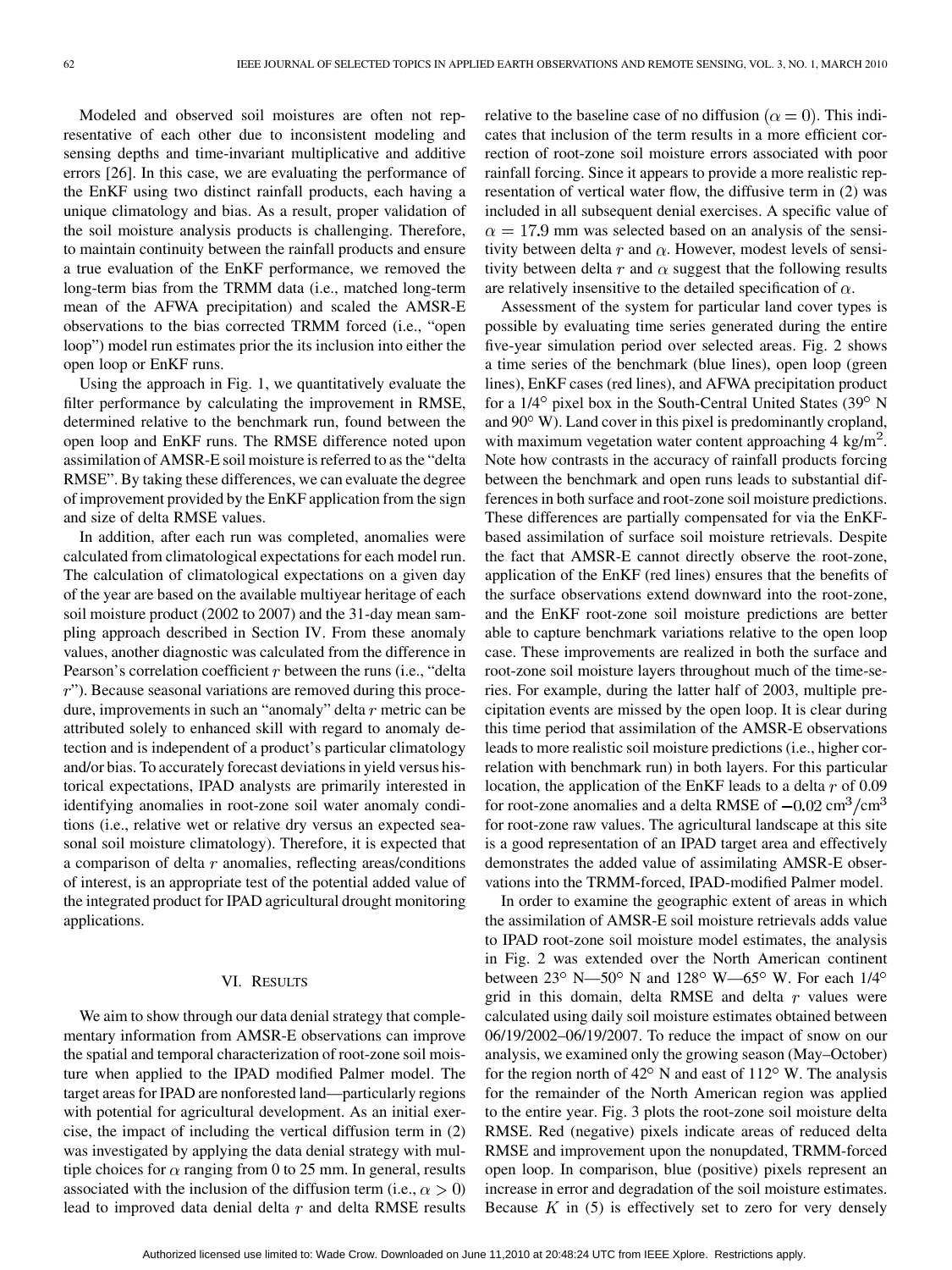

Fig. 2. Time-series of benchmark soil moisture (blue), EnKF soil moisture (red), open loop run soil moisture (green), and AFWA precipitation (black) over cropland area for the  $1/4^{\circ}$  grid cell location at 39° N and 90° W.



Fig. 3. Root-zone delta RMSE soil moisture results over North America for the five-year data denial experiment. Negative (positive) values shaded in red (blue) indicate areas of improvement (degradation) relative to the open loop upon application of the EnKF.

vegetated areas (i.e.,  $w_c > 5.0 \text{ kg/m}^2$ ), a large portion of the domain has no delta RMSE, particularly in the Northeast and Northwest United States. This figure illustrates the improved correlation of the EnKF root-zone soil moisture results with benchmark values for most of the un-masked regions of the Midwest and Pacific regions, particularly in northern Texas, Oklahoma, Kansas, and within the Ohio River Basin. Negative delta RMSE values are found for much of the lightly vegetated or bare soil regions of the domain, with a majority of the improvements in RMSE being greater than  $0.016 \text{ cm}^3/\text{cm}^3$ . Degradation of root-zone RMSE indicated by positive (blue) shading in the figure is limited mostly to Iowa, Minnesota, and Wisconsin. These areas of degradation are relatively isolated and of small intensity (majority lower than  $0.06 \text{ cm}^3/\text{cm}^3$ ) yet indicate error introduced into the moisture estimates from the

assimilated AMSR-E observations. Some possible explanations for this introduced error are discussed below.

In a similar manner to Fig. 3, Fig. 4 illustrates root-zone anomaly delta  $r$  for the same time period. Positive (red) gains in correlation coefficients indicate that the assimilation of AMSR-E surface soil moisture retrievals is enhancing IPAD's ability to characterize soil moisture anomalies (by creating a higher degree of consistency with the benchmark results). Conversely, negative (blue) values indicate areas of degradation with respect to the benchmark run upon implementation of the EnKF. Positive soil moisture impacts are observed along a wide swath of the central United States. Negative differences are generally restricted to mountainous (e.g., Western Colorado, Western Wyoming and Idaho), closed canopy shrubland areas (e.g., Eastern Montana, Central New Mexico) and/or heavily vegetated regions (e.g., the Upper Midwest) known to be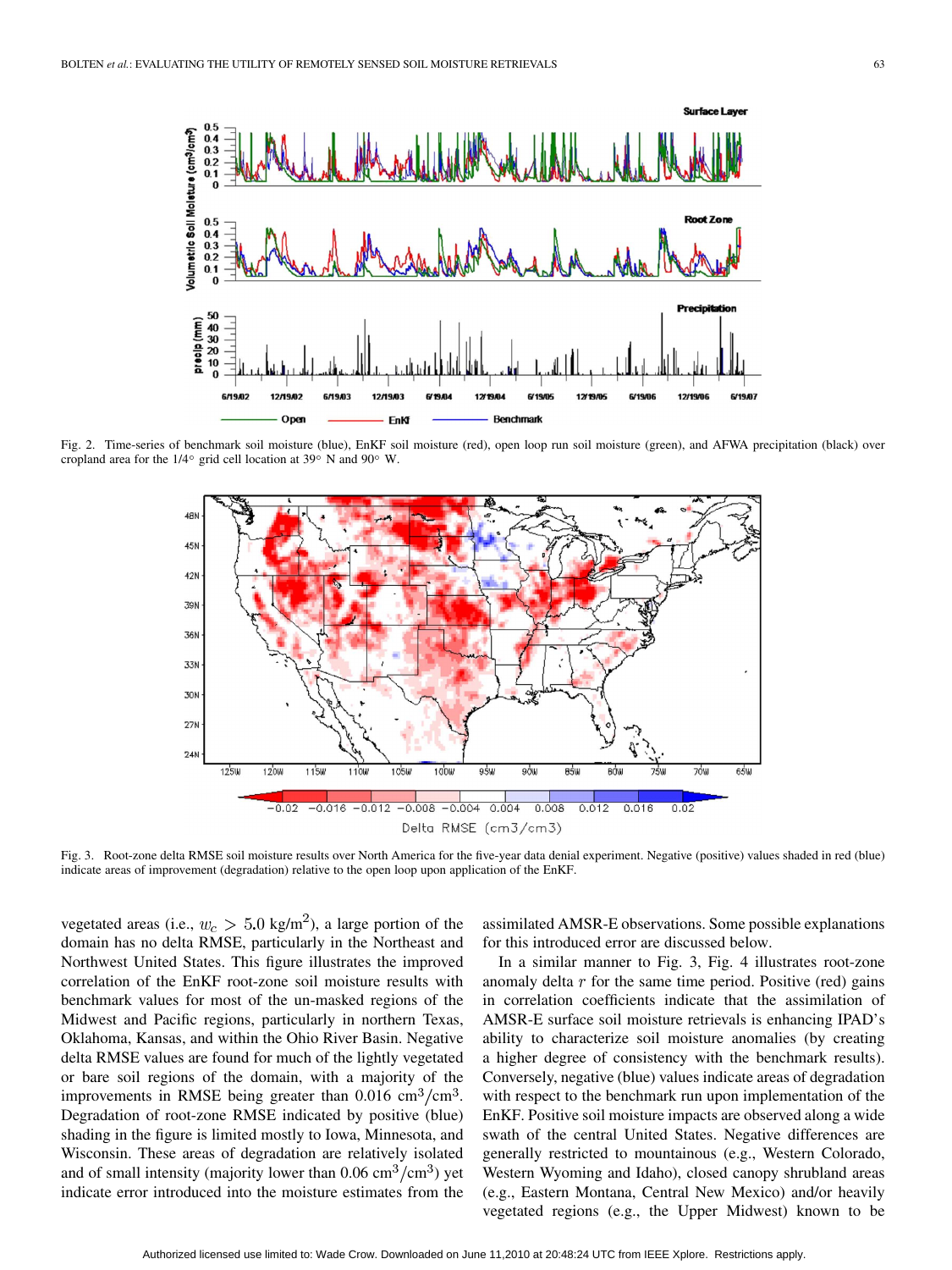

Fig. 4. Root-zone delta r soil moisture anomaly results over North America for the five-year data denial experiment. Positive (negative) values shaded in red (blue) indicate areas of improvement (degradation) relative to the open loop upon application of the EnKF.

challenging for soil moisture remote sensing at the 10.7-GHz frequency used here. However, the spatial pattern of improved root-zone soil moisture correlation is similar to the delta RMSE results, with well-defined increases of delta  $r$  (predominantly greater than 0.08) along the Southern United States. The calculation of significance levels for these correlation improvements is complicated by the presence of substantial temporal and spatial auto-correlation within root-zone soil moisture fields [27]. However, even very conservative hypothesis testing indicates that the large-scale pattern of improvement in the Southern United States is significant at a 95% confidence level. In addition, it has been shown that even modest improvements in correlation-based skill are often of great value in operational settings [2].

Poor performance in desert areas of Southern Arizona and Nevada reflect known difficulties with microwave-based surface soil moisture retrievals in highly arid regions. In contrast, the spatial pattern of negative delta  $r$  values near Minnesota and Iowa in Fig. 4 is more difficult to interpret. The removal of the cold season from the analysis should mask the potential degrading impact of ground snow cover on AMSR-E retrievals. Several other potential factors may contribute to poor results in this area. First, this area has an extensive network of wetlands, rivers, and streams. In addition, it is relatively densely vegetated; the primary crop grown in these regions is corn which can exceed 5 kg/m<sup>2</sup> during the growing season. Both of these factors can have a negative impact on AMSR-E soil moisture retrievals. Also, it is evident from the  $AWC$  dataset that this region also has a higher maximum water capacity  $(>25 \text{ cm})$  than most other areas of North American (not shown). The combination of high  $AWC$  and low annual evapotranspiration in these areas may lead to slowly varying root-zone soil moisture dynamics and, therefore, little basis on which to evaluate the improved detection of temporal root-zone soil moisture variations.

Fig. 5 sub-divides the root-zone delta  $r$  correlation results in Fig. 4 into five main land cover classes included in the study to demonstrate the effectiveness of the system over selected land cover types. Land cover classes shown are: 1-wooded grasslands and shrubs, 2-closed bushlands, 3-open shrublands, 4-grasslands, 5-croplands, and 6-bare soil. Each box is a culmination of all pixels of similar land cover. It is evident from the figure that there is a net improvement (i.e., positive mean delta  $r$  value as shown by the horizontal line) for all land cover classes—with an overall mean increase in delta r of 0.04. Pixels dominated by grasslands (i.e., land cover 4) show the most improvement with a mean delta  $r$  value of 0.05. The analysis also indicates that the filter performs reasonably well in croplands, giving a mean increase in delta  $r$  of 0.04. Improvements in such agricultural areas are, of course, the highest priority for the USDA IPAD DBMS. However, there are areas of reduced performance. The delta  $r$  analysis varied most over pixels dominated by land cover type 2 (closed bushlands). Some of this variance can simply be explained by the diversity of land surface conditions encapsulated within the rather broad "closed bushlands" classification (e.g., evergreen, deciduous, and herbaceous vegetation found within areas of varying topographic relief). This leads to a large number of pixels of mixed performance being lumped into land cover type 2 relative to the other land cover types (e.g., 3449 pixels are classified as land cover type 2 versus 615 for land cover type 5). In addition, AMSR-E performance over areas of wooded grassland (i.e., land cover type 1) and closed shrublands (i.e., land cover type 2) is not expected to be optimal due to vegetation density limitations (see Section II). Still, the assimilation of AMSR-E observations into the IPAD modified Palmer model improves root-zone anomaly correlations for many pixels within these domains and demonstrates the utility of this methodology.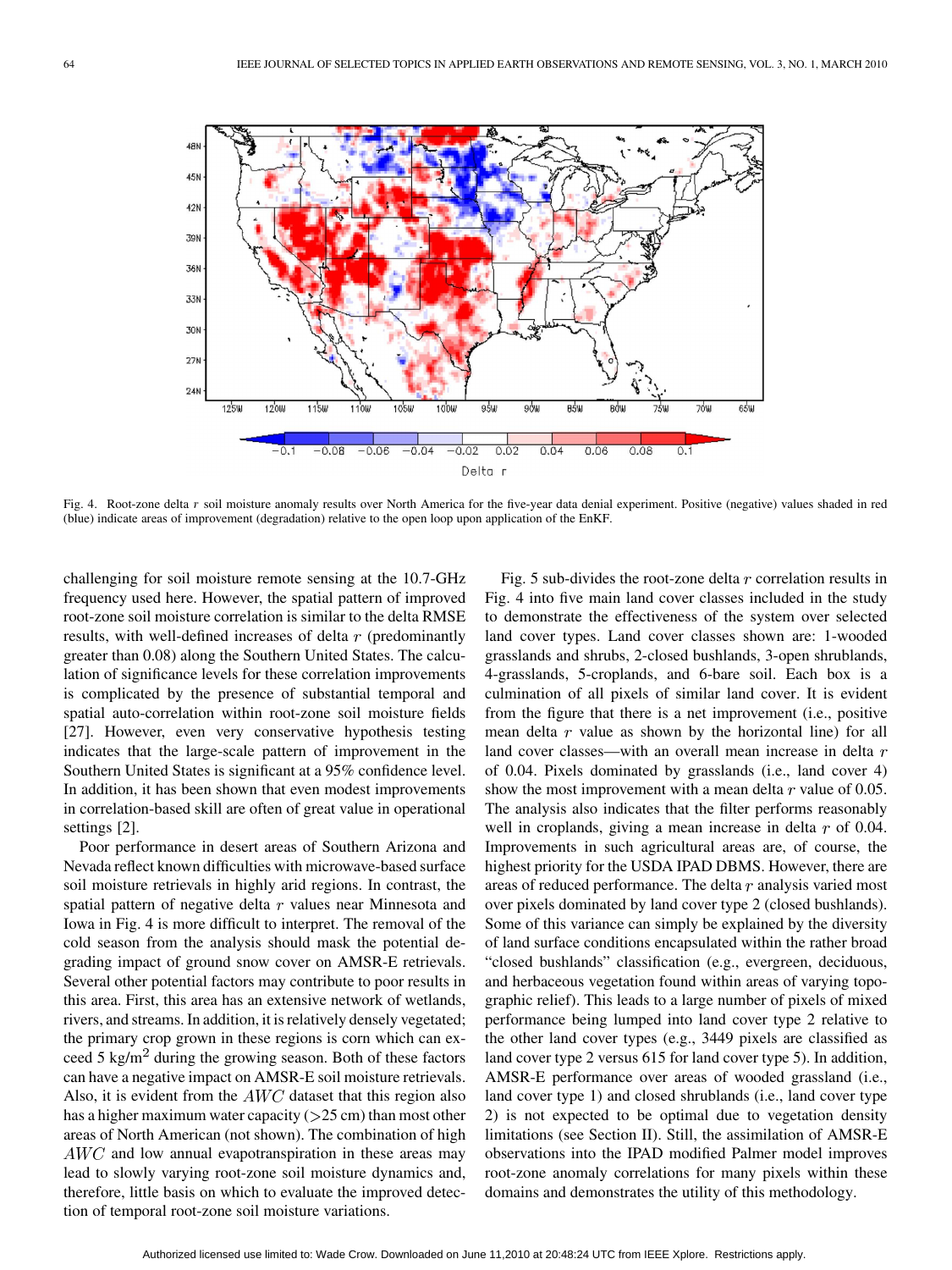

Fig. 5. Box plot of root-zone delta  $r$  soil moisture anomaly results over North America for the five-year data denial experiment. Positive values indicate areas of improvement over the open loop realized upon AMSR-E soil moisture data assimilation. Land cover values are: 1-wooded grasslands and shrubs, 2-closed bushlands, 3-open shrublands, 4-grasslands, 5-croplands, and 6-bare soil.

## VII. SUMMARY AND CONCLUSIONS

This analysis attempts to define the contribution of integrating AMSR-E soil moisture retrievals into the drought detecting capability of the USDA IPAD soil moisture model. Given that the TRMM 3B40RT rainfall product (used to force the open loop case within the data denial experiment) accurately reflects the quality of real-time rainfall accumulation data available in data-poor areas, results in Figs. 2–5 provide a credible estimate of the added utility provided by AMSR-E surface soil moisture retrievals for drought applications (like the USDA IPAD DSS) requiring near real-time root-zone soil moisture estimates within (potentially) data-poor land regions. Net improvement is noted in our ability to track root-zone soil moisture temporal dynamics (Figs. 2–4) and is observed for all nonforested land cover types within the North American study domain—most notably cropland areas of prime importance for the IPAD agricultural drought DSS (Fig. 5). The data denial experiment conducted here is limited in that it focuses solely on the ability of AMSR-E soil moisture retrievals to reduce modeling errors associated with poor-quality rainfall errors. However, for global modeling applications based on real-time rainfall observations obtained from satellite sensors, such errors are expected to be large, and may dominate the total modeling error budget [28], [29]. Follow-up work with an alternative data denial design is required to examine the potential skill associated with correcting other error sources (e.g., the poor internal estimation of evapotranspiration by the model). In addition, our data denial experimental design can be extended by employing soil moisture estimates from each model run within a crop forecasting model. In this manner, the value of integrating AMSR-E soil moisture retrievals into the IPAD modified Palmer model can be further evaluated by identifying times of water stress on crop forecasts initialized by each model run.

This methodology holds promise for applying remotely sensed soil moisture observations for more accurate characterization of root-zone conditions at the regional scale,

with possible application in crop yield forecasting and the monitoring of anomalous agro-meteorological events. Studies demonstrating the added benefit of using remotely sensed soil moisture observations as shown here are essential given the expected launch of several soil moisture-focused missions in the near future. For example, the European Space Agency (ESA) Soil Moisture and Ocean Salinity (SMOS) mission in 2009 and the National Aeronautics and Space Administration (NASA) Soil Moisture Active/Passive mission scheduled for launch before 2014 will both provide improved global soil moisture observations that can be used to further enhance the global characterization of agricultural drought conditions.

## **REFERENCES**

- [1] R. H. Reichle and R. D. Koster, "Bias reduction in short records of satellite soil moisture," *Geophys. Res. Lett.*, vol. 31, p. L19501, 2004, DOI: 10.1029/2004GL020938.
- [2] R. H. Reichle and R. D. Koster, "Global assimilation of satellite surface soil moisture retrievals into the NASA Catchment land surface model," *Geophys. Res. Lett.*, vol. 32, p. L02404, 2005, DOI: 10.1029/ 2004GL021700.
- [3] V. Lakshmi, "A simple surface temperature assimilation scheme for use in land surface models," *Wat. Resour. Res.*, vol. 36, no. 12, pp. 3687–3700, 2000.
- [4] N. Montaldo, J. D. Albertson, M. Marcini, and G. Kiely, "Robust prediction of root zone soil moisture from assimilation of surface soil moisture," *Wat. Resour. Res.*, vol. 37, pp. 2889–2900, 2001.
- [5] W. T. Crow, W. P. Kustas, and J. H. Prueger, "Monitoring root-zone soil moisture through the assimilation of a thermal remote sensingbased soil moisture proxy into a water balance model," *Remote Sens. Environ.*, vol. 112, pp. 1268–1281, 2008.
- [6] E. G. Njoku, T. J. Jackson, V. Lakshmi, T. K. Chan, and S. V. Nghiem, "Soil moisture retrieval from AMSR-E," *IEEE Trans. Geosci. Remote Sens.*, vol. 41, pp. 215–229, 2003.
- [7] T. J. Jackson, "III. Measuring surface soil moisture using passive microwave remote sensing," *Hydro. Proc.*, vol. 7, pp. 139–152, 1993.
- [8] R. A. M. De Jeu, "Retrieval of Land Surface Parameters Using Passive Microwave Remote Sensing," Ph.D. dissertation, Faculty of Earth Science, Vrije Univ., Amsterdam, The Netherlands, 2003.
- [9] J. R. Wang and T. J. Schmugge, "An empirical model for the complex dielectric permittivity of soils as a function of water content," *IEEE Trans. Geosci. Remote Sens.*, vol. GE-18, pp. 288–295, 1980.
- [10] F. T. Ulaby and A. K. Fung*, Microwave Remote Sensing: Active and Passive-Volume I Scattering and Emission Theory, Advanced Systems and Applications*. Dedham, MA: Artech House, 1986.
- [11] T. J. Jackson and T. J. Schmugge, "Vegetation effects on the microwave emission of soils," *Remote Sens. Environ.*, vol. 363, pp. 203–212, 1991.
- [12] T. J. Jackson, R. Hurkmans, A. Hsu, and M. H. Cosh, "Soil moisture algorithm validation using data from the Advanced Microwave Scanning Radiometer (AMSR-E) in Mongolia," *Ital. J. Remote. Sens.*, vol. 30/31, pp. 39–52, 2004.
- [13] W. T. Crow and X. Zhan, "Continental-scale evaluation of remotelysensed soil moisture products," *IEEE Geosci. Remote Sens. Lett.*, vol. 4, no. 3, pp. 451–455, Mar. 2007.
- [14] W. C. Palmer, "Meteorological drought," U.S. Weather Bureau Research Paper 45, 1965.
- [15] Digital Soil Map of the World and Derived Soil Properties FAO, United Nations [Online]. Available: http://www.fao.org/ag/agl/lwdms. stm#cd1
- [16] R. G. Allen, L. S. Pereira, D. Raes, and M. Smith, "Crop evapotranspiration guidelines for computing crop water requirements," FAO Irrigation and Drainage Paper 56, pp. 27–65, 1998.
- [17] W. T. Crow and E. Wood, "The assimilation of remotely sensed soil brightness temperature imagery into a land surface model using ensemble Kalman filtering: A case study based on ESTAR measurements during SGP97," *Adv. Wat. Res.*, vol. 26, pp. 137–149, 2003.
- [18] D. McLaughlin, A. O'Neill, J. Derber, and M. Kamachi, "Opportunities for enhanced collaboration within the data assimilation community," *Quart. J. Roy. Meterol. Soc.*, vol. 131, pp. 3683–3693, 2005.
- [19] G. Evensen, "Sequential data assimilation with a nonlinear quasi-geostrophic model using Monte Carlo methods to forecast error statistics," *J. Geophys. Res.*, vol. 99, pp. 10143–10162, 1994.